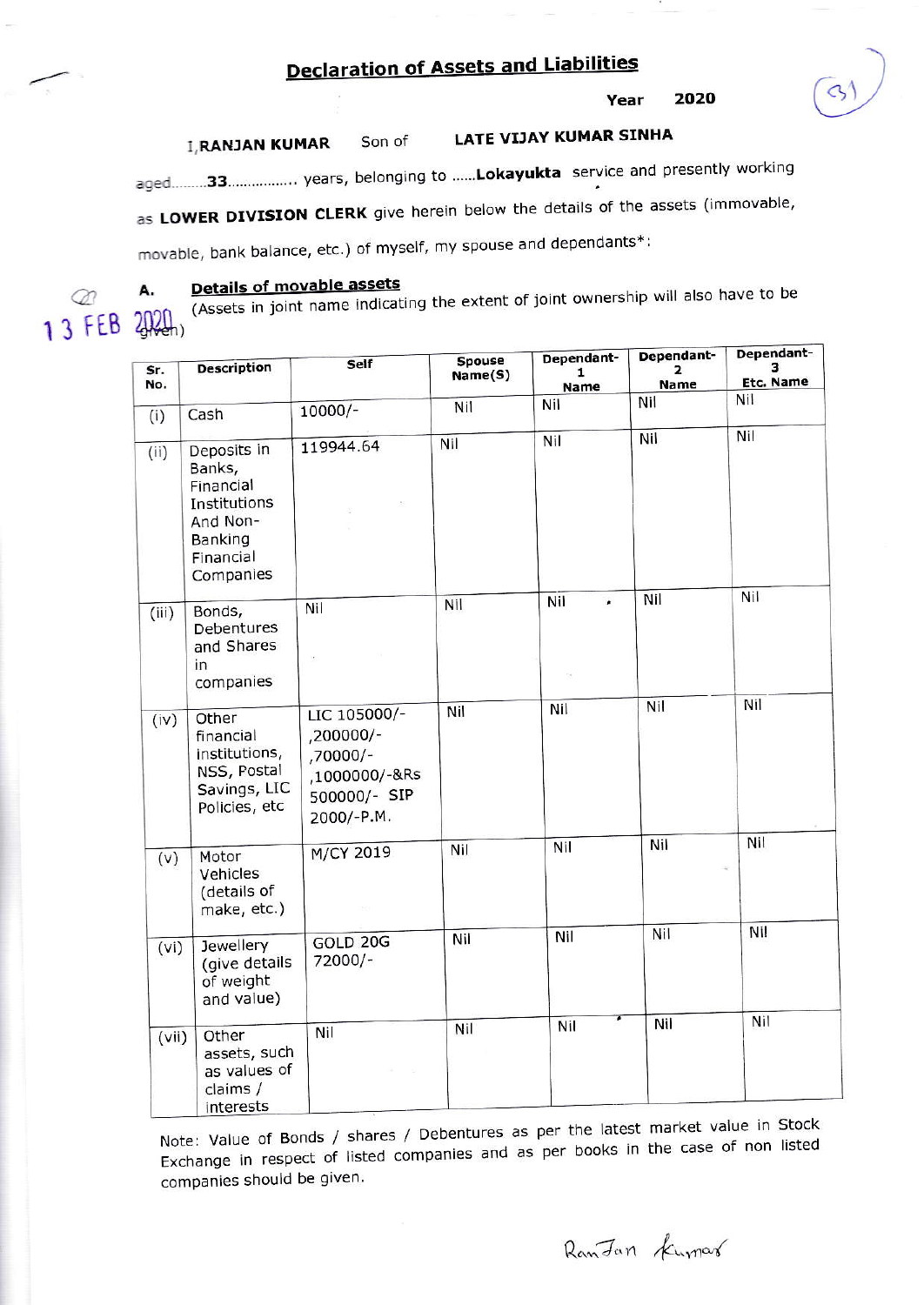\* Dependant here means a person substantially dependent on the income of the employee.

:.

### B. Details of Immovable assets

[Note: Properties in joint ownership indicating the extent of joint ownership will also have to be indicated]

| Sr.<br>No. | <b>Description</b>                                                                                                                                             | Self | <b>Spouse</b><br>Name(S) | Dependant-1<br>Name | Dependant-2<br>Name | Dependant-3<br>Etc. Name |
|------------|----------------------------------------------------------------------------------------------------------------------------------------------------------------|------|--------------------------|---------------------|---------------------|--------------------------|
| (i)        | Agricultural Land<br>- Location(s)<br>- Survey number(s)<br>- Extent (Total<br>measurement)<br>-Current market value                                           | Nil  | Nil                      | Nil                 | Nil                 | Nil                      |
| (ii)       | Non-Agricultural Land<br>- Location(s)<br>- Survey number(s)<br>- Extent (Total<br>measurement)<br>-Current market value                                       | Nil  | Nil                      | Nil                 | Nil                 | Nil                      |
| (iii)      | <b>Buildings (Commercial</b><br>and residential)<br>Location(s)<br>- Survey /door<br>number(s)<br>- Extent (Total<br>measurement)<br>- Current market<br>value | Nil  | <b>NIL</b>               | Nil                 | Nil                 | Nil                      |
| (iv)       | Houses / Apartments,<br>etc.<br>- Location(s)<br>- Survey /door<br>number(s)<br>- Extent (Total<br>measurement)<br>- Current market<br>value                   | Nil  | Nil                      | Nil                 | Nil                 | Nil                      |
| (v)        | Others (such as<br>interest in property)                                                                                                                       |      |                          |                     |                     |                          |

 $(2)$  I give herein below the details of my liabilities / overdues to public financia institutions and government dues:-

[Note : Please give separate details for each item)

| Sr.<br>No. | <b>Description</b>                                                                            | Name & address of Bank /<br>Financial Institutions(s) /<br>Department (s) | Amount outstanding as<br>on 20.1.2020. |
|------------|-----------------------------------------------------------------------------------------------|---------------------------------------------------------------------------|----------------------------------------|
| (a)        | (i) Loans from Banks                                                                          | Nil.                                                                      | Nil                                    |
|            | (ii) Loans from financial<br>institutions                                                     | Nil                                                                       | Nil                                    |
|            | (iii) Government Dues:<br>(a) dues to departments<br>dealing with government<br>accommodation | Nil                                                                       | Nil                                    |
|            | (b) dues to departments<br>dealing with supply of<br>water                                    | Nil                                                                       | Nil                                    |
|            | (c) dues to departments<br>dealing with supply of<br>electricity                              | Nil                                                                       | Nil                                    |

 $Q_{\rm sun}$   $7_{\rm sun}$  6.000